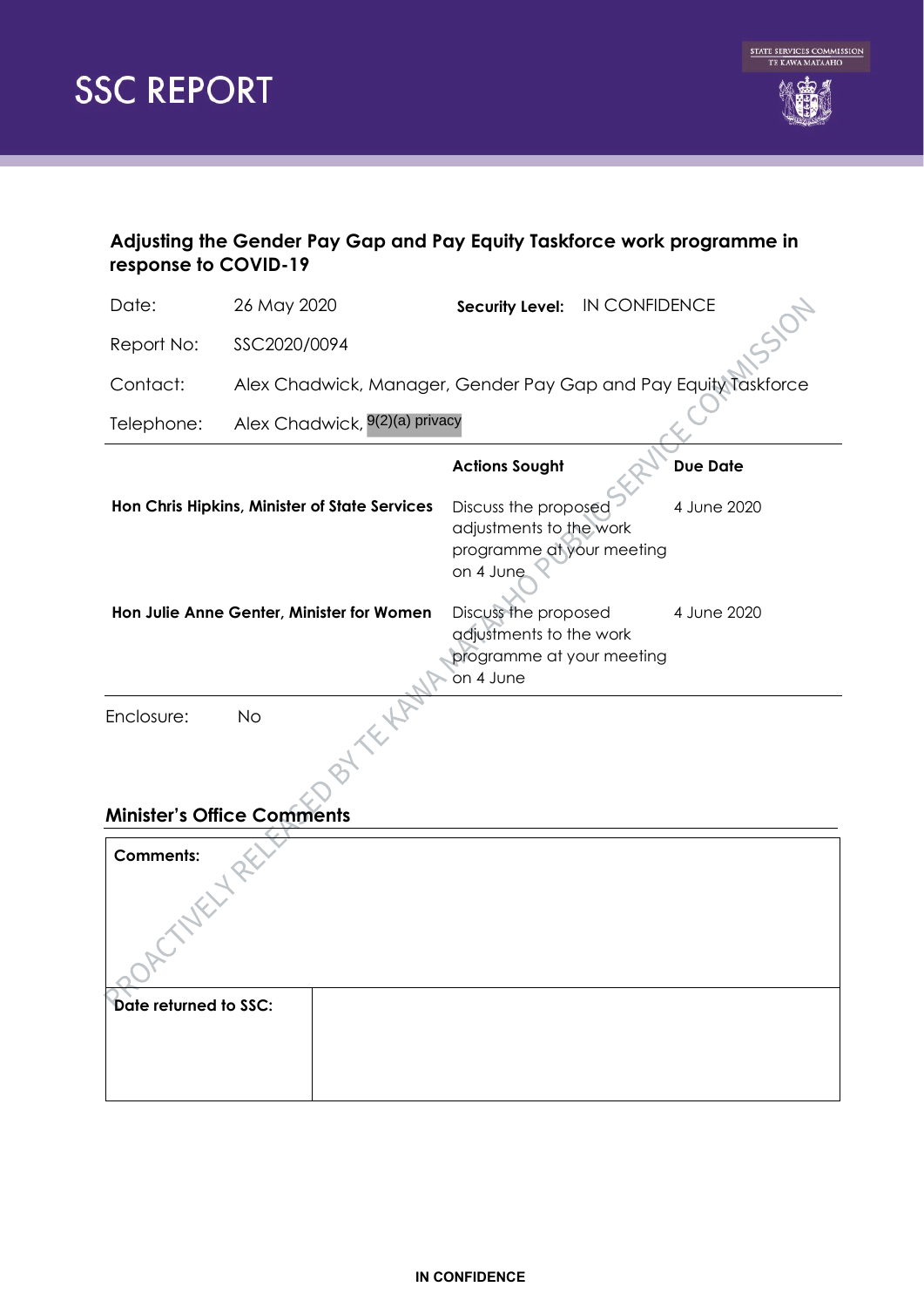#### **Recommended Action**

We recommend that you:

a **Note** that the Gender Pay Gap and Pay Equity Taskforce has reviewed its work programme to mitigate the risks and take advantage of opportunities presented by the COVID-19 response and recovery.

*Noted*

b **Note** that as a result of the findings of the review, the Taskforce recommends that it push forward with implementing its work programme with some adjustments that it seeks your agreement to below (Recommendation c).

*Noted*

- c **Agree** to the following framing of the Gender Pay Gap Action Plan milestones to provide greater clarity to agencies on what is required to achieve the milestones:
	- Retain the current equal pay milestone and encourage all remaining agencies to close their "like for like" gaps by the end of this year. At the same time, we will:
		- $\triangleright$  invite agencies most impacted by the COVID-19 response to discuss any concerns with us, and
		- $\triangleright$  provide wrap around support to these agencies.
	- Retain the end of year flexible-by-default milestone, and frame it as follows:
		- $\triangleright$  by the end of the year all agencies will have trialled flexible-by-default practices and will have flexible-by-default policies and systems in place which are aligned with the flexible-by-default guidance.
	- Shift the deadline for completion of the bias and discrimination milestone to the end of this year and frame it, as follows:

By the end of this year, agencies will:

- $\triangleright$  have engaged with Taskforce guidance; and
- $\triangleright$  have a plan and target date for completing their review of HR policies and practices and

 ensure all managers have completed bias training and will have a plan in place to provide all relevant staff with bias training on an ongoing basis.

d **Note** that the gender balanced leadership milestone has been met and we will shift our focus to working with SSC's Diversity and Inclusion team to increase the ethnic diversity of the female leadership pipeline.

*Noted*

e **Note** that the deadline for submitting this year's agency action plans has been shifted from the end of March to the end of May, and that we are asking agencies to publish their plans on their external websites within six weeks of submitting them.

*Noted*

#### **IN CONFIDENCE**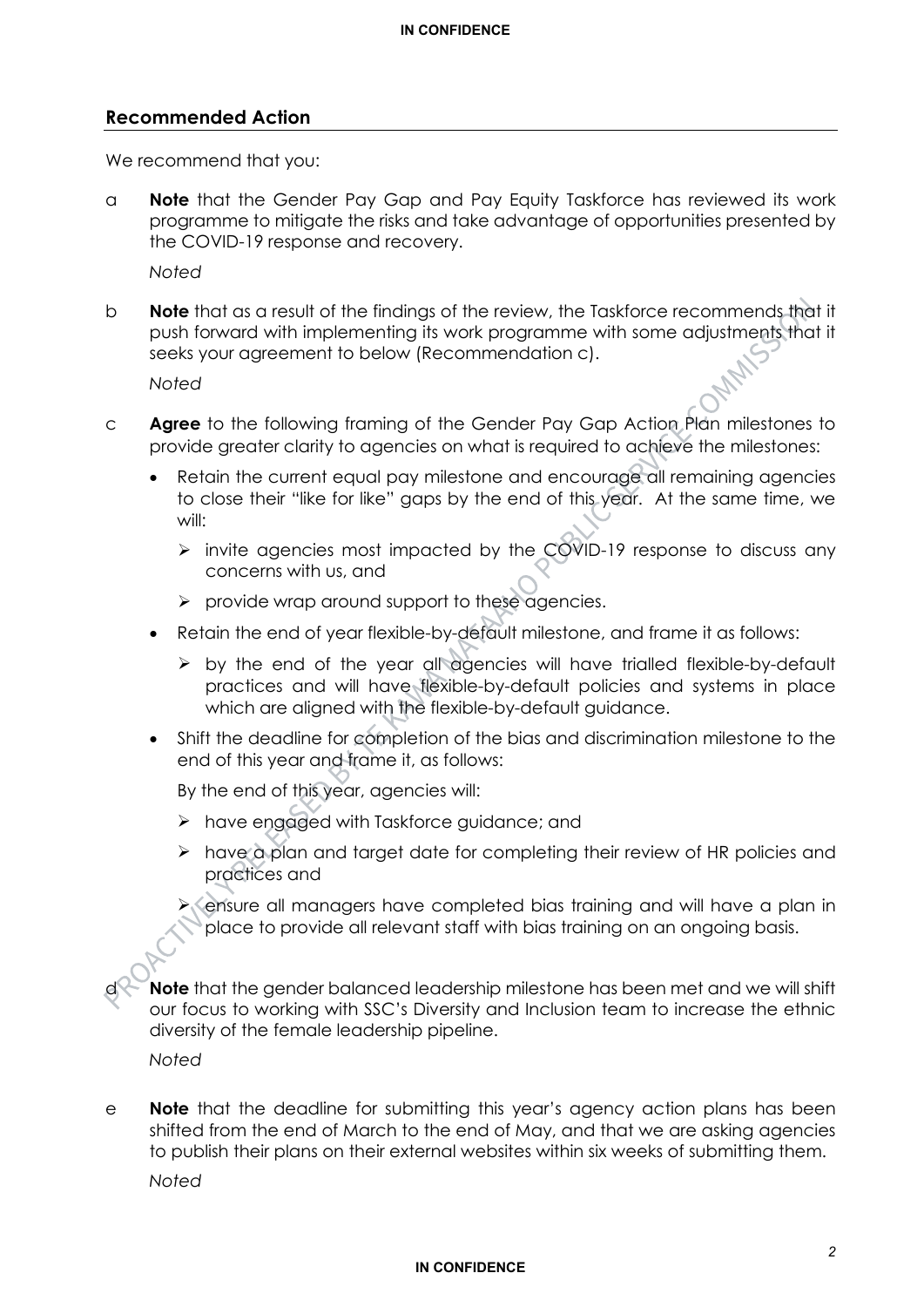f **Note** that the work to map the pay equity environment, conducted under the Tripartite Oversight structure, is now complete and so we wish to refocus our efforts on providing support and governance for pay equity claims as outlined in recommendation h.

#### *Agree/disagree*

g **Note** that the Taskforce will continue to engage with the NZCTU and unions through our fortnightly NZCTU-SSC meetings, and continue our collaboration on the pay equity tools and resources.

*Noted*

- h **Note** that the Taskforce will prioritise support for agencies to progress pay equity claims by:
	- Supporting agencies through the governance process, including their engagement with the Central Agency Governance Group
	- Building system capability by completing the pay equity tools and resources and developing wrap-around education to support the implementation of the tools.

*Noted*

I **Note** that the Taskforce will add a new work item to explore how to monitor the ongoing impact of the COVID-19 pandemic on women in the Public Service (and possibly the State sector) and will engage across SSC and with the Ministry for Women on this work.

*Noted*

j **Agree** that the SSC release this briefing in full once it has been considered by you and the SSC has completed its engagement with stakeholders.

*Agree/disagree.*

Hon Chris Hipkins<br> **Minister of State Services**<br> **Minister for Women Minister of State Services**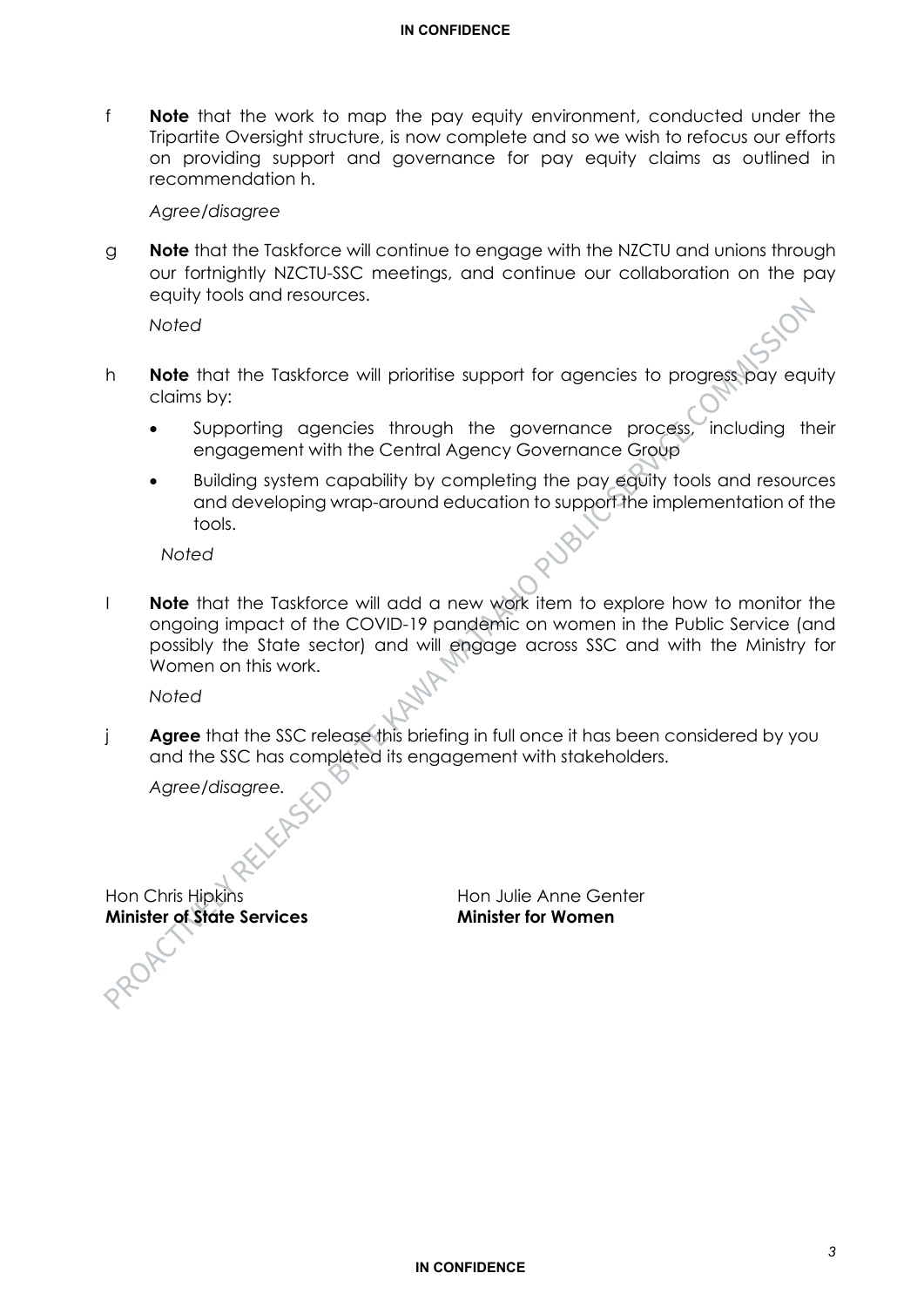# **SSC Report: Adjusting the Gender Pay Gap and Pay Equity Taskforce work programme in response to COVID-19**

### **Purpose**

1. This report seeks your agreement to adjustments to the Gender Pay Gap and Pay Equity Taskforce (the Taskforce) work programme to mitigate the risks and take advantage of opportunities presented by the COVID-19 response and recovery.

### **Review of the Taskforce work programme**

- 2. The Taskforce has reviewed its work programme in response to COVID-19. The review considered the: *\*\*\** **P \*\*\* P \*\*\* S \*\*\* P \*\*\* S \*\*\* S \*\*\* S \*\*\* S \*\*\* S \*\*\* S \*\*\* S \*\*\* S \*\*\* S \*\*\* S \* S \* S \* S \* S \* S \* S S S S S S S S S**
	- Likely risks and opportunities of COVID-19 in the recovery phase and in the new post-<br>COVID world for waman ampleved in the State sector COVID world for women employed in the State sector
	- Pressures facing State sector agencies as a result of the COVID-19 response<br>• Government's goals to close the gender pay gap and build more diverse a
	- Government's goals to close the gender pay gap and build more diverse and inclusive workplaces in the Public Service.
- 3. Our aim is to continue to target the areas that will have the most impact for women, whilst supporting the recovery of the economy in a way that is productive, sustainable and equitable. ~~ **0~**  ave the m<br>**b** that is
- 4. We drew on international evidence about the impact on women of past pandemics and economic downturns, our knowledge of the State sector pre-COVID, and Government statements about recovery goals. ~~~~~~~~~~

 $\rightarrow$ 

### **Findings**

- 5. Overall, we found that:
- Overall, we found that:<br>• Pandemics and economic shocks magnify existing gender-based inequality and have a disproportionate economic impact on women, and countries' responses must include a focus on gender equity. Gender equity is central to the "new normal" post-COVID world.  $\cdot$ <del>2</del>
	- Women in the State sector are likely to have better employment security than women in the private sector, and COVID-19 has raised awareness of the value of female-<br>dominated essential workforces. dominated essential workforces.
	- Agencies are under additional pressure from COVID-19 and, despite their continued **Commitment to the work, there is a risk that gender pay gap (GPG) and pay equity** work will slow.
	- The work programme demonstrates values-led leadership, consistent with the Public Service Legislation Bill. The work programme supports the areas of collective focus of the State Services Leadership Team, such as building workforce diversity and inclusive practices, and closing the GPG.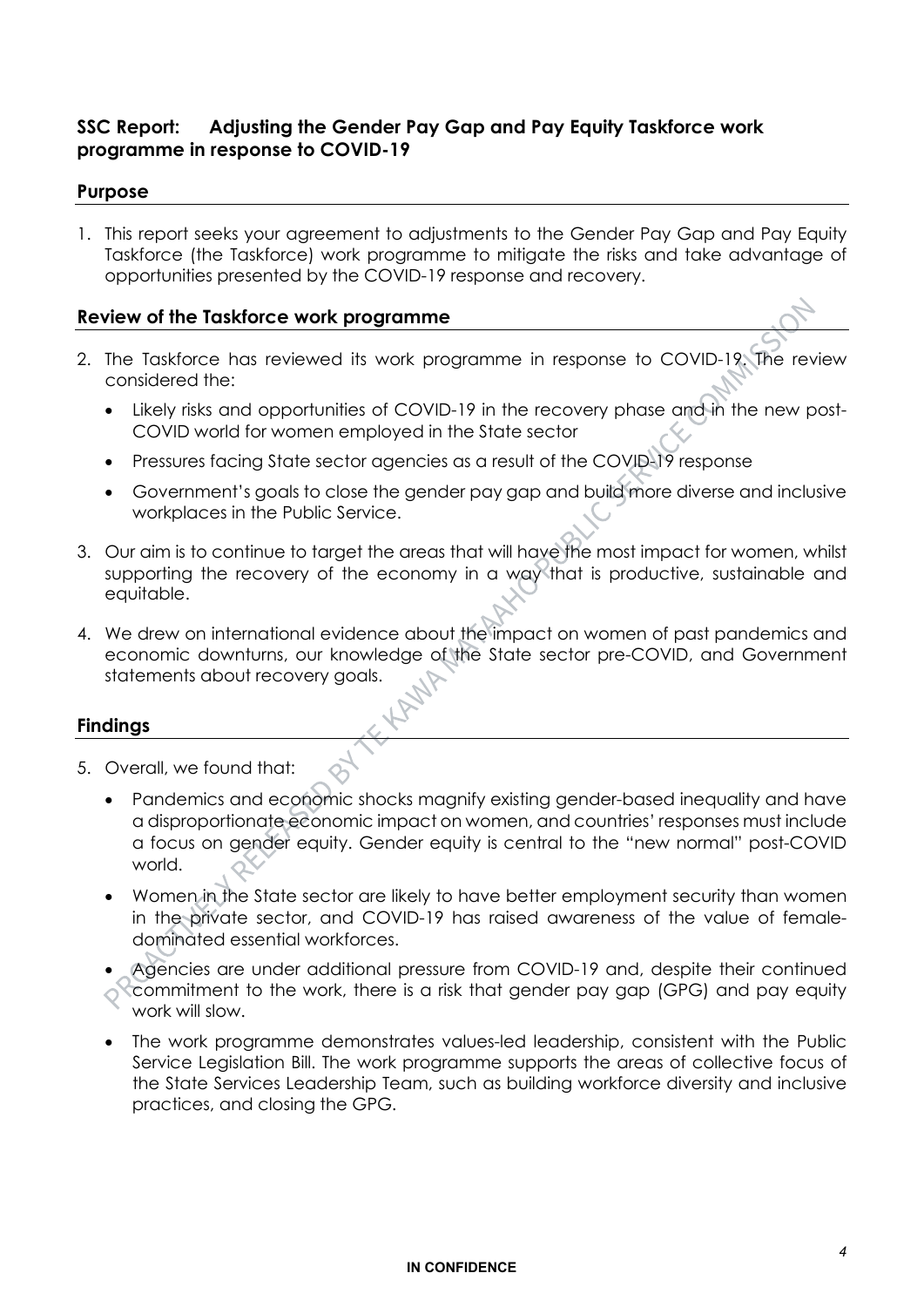## **Recommended adjustments to the Taskforce work programme**

- 6. The Taskforce therefore recommends that it push forward with implementing its work programme with minimal substantive change, but with some adjustments to:
	- Frame some of this year's GPG Action Plan milestones to provide greater clarity to agencies on what is required to achieve them
	- Prioritise the governance of and support for pay equity claims, including the completion of the tools and development of education to support their use, and shift our focus away from the Tripartite Oversight work now that the mapping of the pay equity environment is complete
	- Add a new item to explore how the Taskforce can monitor the ongoing impact of the COVID-19 pandemic on women in the Public Service (and possibly the State sector). This item is likely to be of broader interest, e.g. from a diversity and inclusion perspective, and so we will engage across the State Services Commission (SSC) and with the Ministry for Women on this work.
- 7. The recommended adjustments to the Taskforce work programme are described in further detail in the Recommended Action section above. For your reference, the GPG Action Plan milestones as currently framed are set out in Appendix One.
- 8. The proposed adjustments will enable the Taskforce to better support the Government's goals to close the gender pay gap and build workplaces that are more diverse and inclusive in the Public Service.
- 9. It is difficult to assess the full impact of COVID-19 at this early stage and we will need to be ready to make further adjustments over the coming months if necessary.

### **Engagement**

- 10. The GPG Action Plan was a joint initiative between Government, Public Service Chief Executives and the Public Service Association (PSA) and so we have engaged with the Papa Pounamu lead chief executives (Peter Mersi and Naomi Fergusson) and the PSA about the proposed adjustments to the work programme.
- 11. If you are both comfortable with our recommendations, we will engage with Papa Pounamu and the PSA on the framing of the GPG Action Plan milestones, we will use HUDO and Heads of HR briefings to communicate the adjustments more widely.